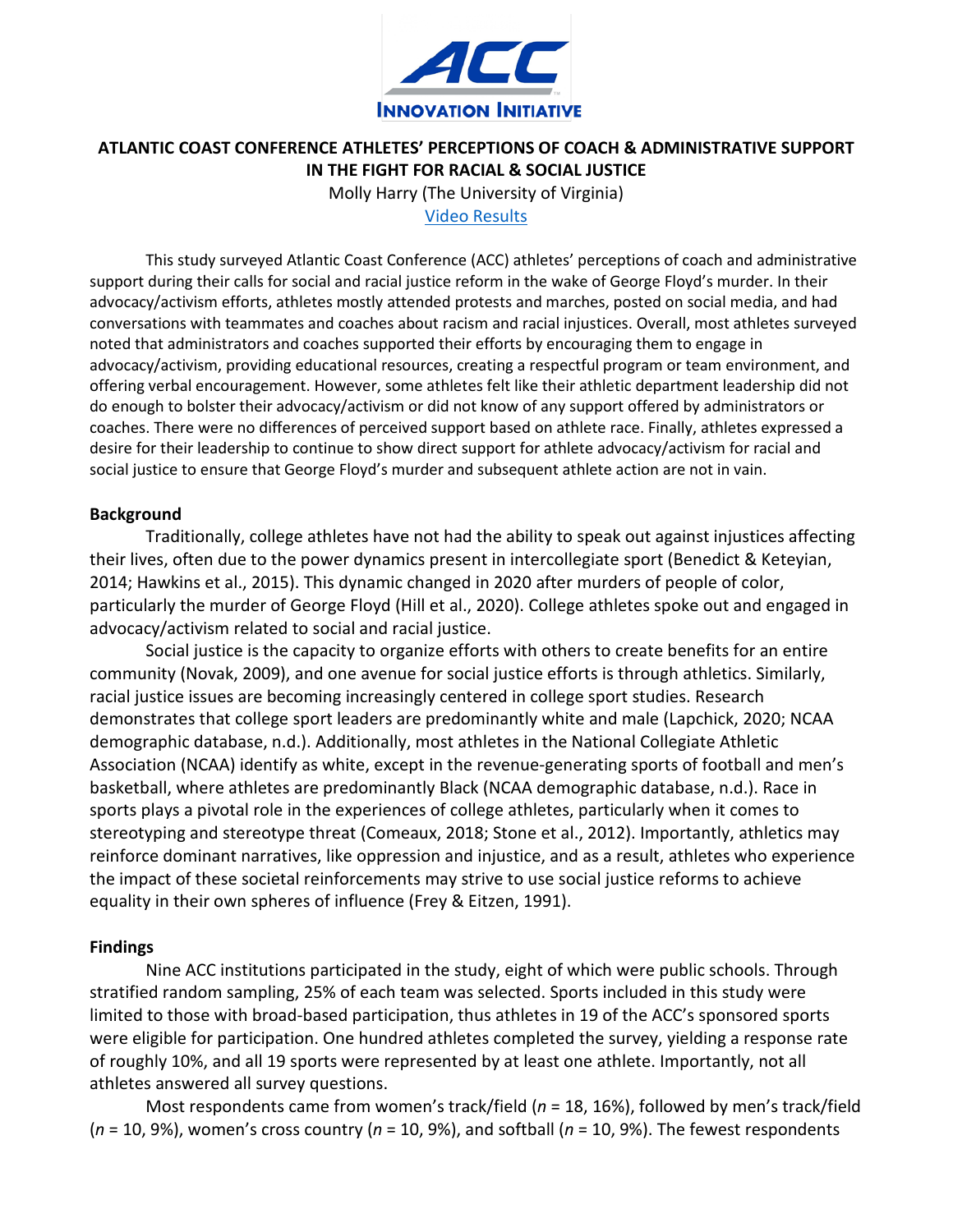

came from women's golf (*n* = 2, 2%), men's basketball (*n* = 2, 2%), men's tennis (*n* = 1, 1%), and men's golf (*n* = 1, 1%). Female athletes were overrepresented in this sample with almost 2/3 of the responses (*n* = 65, 65%). Male athletes (*n* = 34, 34%) and one athlete who preferred self-described completed the remaining surveys. Finally, 6% (*n* = 6) of athletes identified as Hispanic/Latinx, while 16% (*n* =16) selected Black/African American. Twenty-seven respondents did not provide their racial/ethnic identity and the majority of athletes identified as white (*n* = 46, 46%). The remaining five athletes selected American Indian/Alaskan Native, Asian, or preferred to specify.

All 100 athletes surveyed were aware of George Floyd's murder, and 73 reflected on their emotions after this incident. The most prominent emotion was anger (*n* = 23, 32%), followed by feeling sad (*n* = 20, 27%), wanting change and justice (*n* = 17, 23%), being upset or distraught (*n* = 14, 19%), feeling numb and tired (*n* = 14, 19%), and expressing shock (*n* = 10, 14%). Still, many felt called to action as a result of George Floyd's murder and 58 athletes stated they participated in advocacy/activism as a means to promote change. Some of the most prominent advocacy/activism avenues included attending or hosting peaceful protests (*n* = 31, 66%), posting on social media (*n* = 23, 49%), having conversations about race and racism (*n* = 20, 43%), and educating themselves further about such social issues (*n* = 10, 21%). Additionally, of the athletes who engaged in activism and/or advocacy, 40% (*n* = 23) were athletes of color.

Next, athletes were asked to discuss their observations of athletics department administrators' and head coaches' engagement in advocacy/activism to promote social and/or racial justice. Athletes stated that administrators predominantly hosted discussions, meetings, or summits to facilitate communication about the importance of social and/or racial justice (*n* = 15, 32%). Athletes had similar perceptions about their coaches' responses with most athletes saying that their coach hosted discussions and team meetings to talk about racism, white privilege, and social inequality (*n* = 25, 53%).

Finally, when asked about the ways in which athletic administrators supported them in their efforts for social and/or racial justice, athletes most commonly stated that the department allowed them to engage in advocacy and activism without silencing their voices (*n* = 10, 23%). Others found that administrators assisted their justice-oriented endeavors through educational resources (*n* = 7, 16%), verbal support (*n* = 7, 16%), physical support such as attending protests (*n* = 6, 14%), and establishing a safe, respectful environment (*n* = 4, 9%). Regarding coach support, a little over ¼ of the respondents said their coaches provided verbal support (*n* = 12, 28%), followed by coaches allowing athletes to engage in advocacy/activism (*n* = 8, 19%), cultivating a safe and respectful environment (*n* = 8, 19%), and providing educational information and resources (*n* = 4, 9%). Still, 21% (*n* = 9) of the athletes in the sample said that their coaches did "nothing" to support their social/racial justice work. Overall, athletes perceived more support from administrators than coaches.

### **Implications**

There are important implications for athletics administrators and coaches stemming from these results. Athlete responses provide a listening opportunity for administrators and coaches to value the experiences of athletes, particularly athletes of color, who are striving to achieve social/racial justice. These emotions and perceptions offer powerful building blocks for future discussions and seminars about racism in athletics. Knowing about the experiences of ACC athletes, coaches, administrators, and athletes can collaborate to create more equity-centric approaches in athletics, shifting the power dynamics so that athletes, especially athletes of color, become partners with actors who have traditionally exercised power over them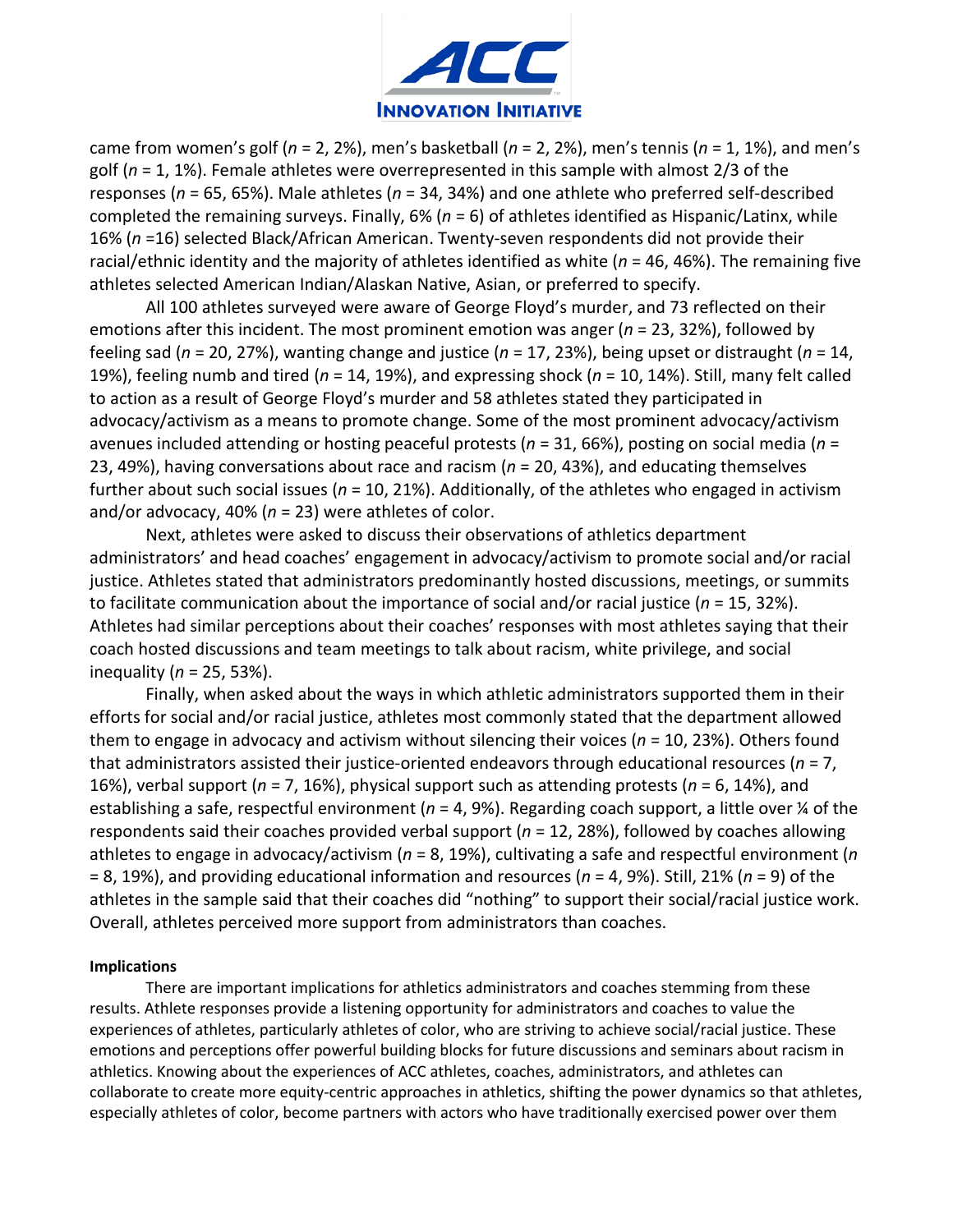

(Cooper et al., 2020; Raphael & Abercrumbie, 2017). Such work can be done or continued through diversity and racial/social justice programming. Additionally, the athletes in this study noted that they saw administrators and coaches engage the most with racial and social justice causes through meetings and discussions. Many also expressed hope that such conversations would continue in the future. Providing such programming extends the work practitioners are already doing, while demonstrating support for athletes who want to continue to learn about race and racism in sport and ways to combat it. Previous literature notes that discussions/summits offer strong educational avenues for athletes across various backgrounds to engage with and learn from one another.

Knowing the ways in which ACC athletes commit to social/racial justice allows practitioners to better support these endeavors. With athletes protesting, posting on social media, and engaging in conversations about racism, leaders can offer additional platforms for athletes to engage in or organize. By knowing how important protesting is for athletes in this sample, an athletic department could arrange an annual march to allow athletes to continue to showcase this symbolic activism. Media and marketing departments could do a social activism "blitz" on social media encouraging athletes to post about social justice on their social media accounts. This "blitz" could also use team accounts or social media platforms for the athletic department or institution as a whole. Additionally, an athletic department could arrange for a social and/or racial justice night at various sporting events to highlight sports-based activism (Cooper et al., 2019). Athletes could use messages on their uniforms or arm bands that are important to them and announcements about racial equality could be broadcast throughout the games. Finally, attendees could be encouraged to donate to a social justice cause during the event, fostering more economic activism on the part of the athletics programs and fans.

The athletes in this study demonstrated high levels of social consciousness (Kaufman & Wolff, 2010) and expressed that anti-racist leadership needs to come from the top and not just from athletes. Thus, the proposed actions above, and others, can demonstrate an acknowledgement of systemic issues in sports, while showing athletes that the leadership cares about what is important to them. This can assist in improving the experiences of athletes, particularly athletes of color. A final recommendation of this research is for leadership to demonstrate increased or continued allyship with college athletes. Coombs et al. (2019) contend that it is particularly crucial for white athletics administrators to find ways to be allies for athletes of color. Considering historical structures of American society, it has been noted that, oftentimes, white people in positions of power and high levels of visibility, receive more credibility and attention when discussing societal issues (Bryant, 2018; Coombs et al., 2019). Thus, if white administrators and head coaches actively demonstrate support for their athletes, issues of systemic racism may receive increased attention and result in more meaningful change. Many athletes of color in this study were conscious of the credibility given to white leaders and argued that change needs to come from the top.

### **References**

- Benedict, J., & Keteyian, A. (2014). *The system: The glory and scandal of big-time college football*. Anchor Books.
- Bryant, H. (2018). *The Heritage: Black athletes, a divided America, and politics of patriotism*. Beacon Press.
- Comeaux, E. (2018). Stereotypes, control, hyper‐surveillance, and disposability of NCAA division I Black male athletes. *New Directions for Student Services*, *2018*(163), 33-42.
- Coombs, D. S., Lambert, C. A., Cassilo, D., & Humphries, Z. (2019). Flag on the play: Colin Kaepernick and the protest paradigm. *Howard Journal of Communications*, *1*(30), 1-20.
- Cooper, J. N., Macaulay, C., & Rodriguez, S. H. (2019). Race and resistance: A typology of African American sport activism. *International Review for the Sociology of Sport, 54*(2), 151-181.
- Cooper, J. N., Newton, A. C., Klein, M., & Jolly, S. (2020). A call for culturally responsive transformational leadership in college sport: An anti-ism approach for achieving equity and inclusion. *Frontiers in Sociology*, *5*, 65, 1-17.
- Frey, J. H., & Eitzen, D. S. (1991). Sport and society. *Annual Review of Sociology*, *17*, 503-522.